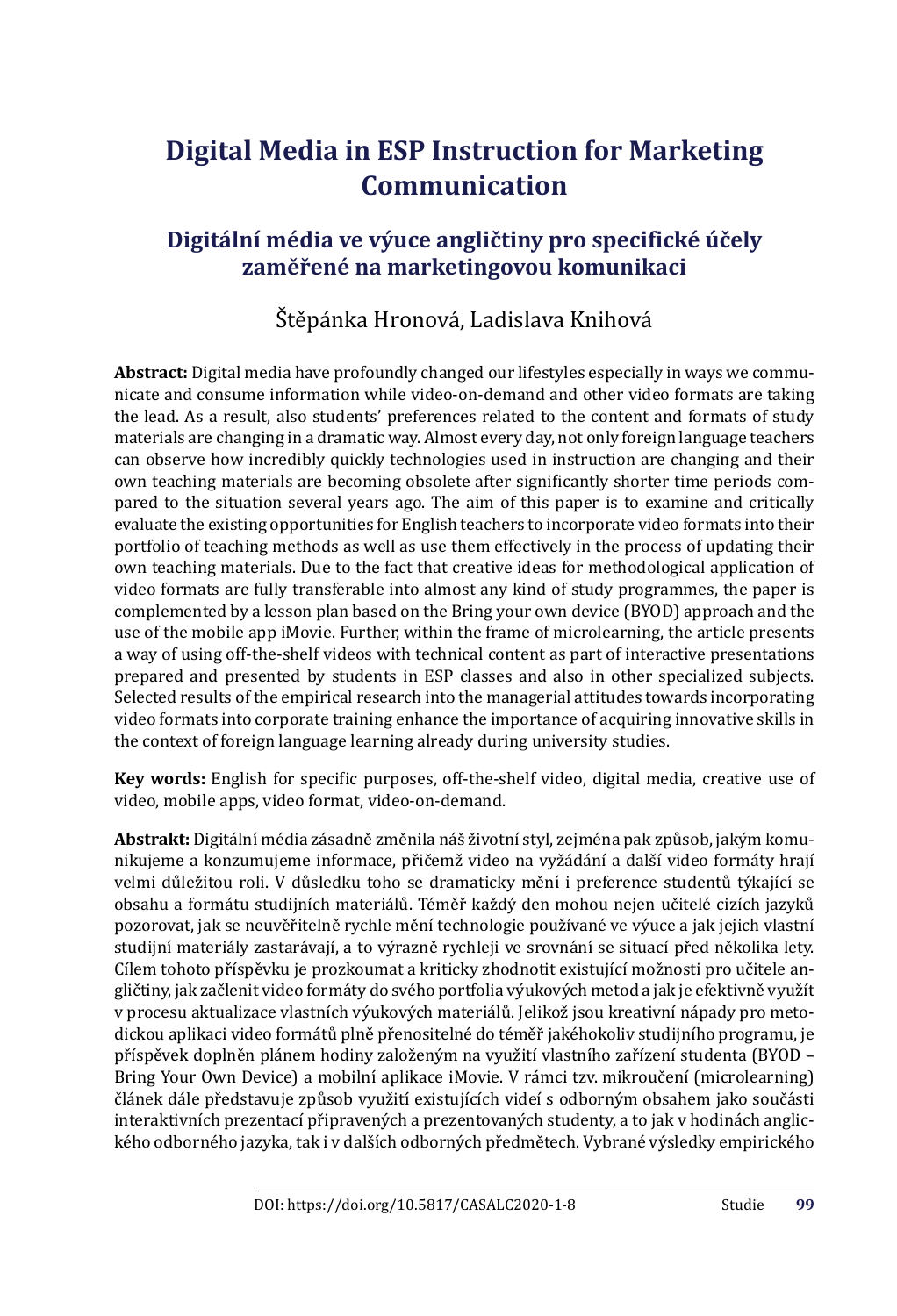výzkumu manažerských postojů k začlenění video formátů do firemního vzdělávání zvvšuií důležitost zı́skánı́ inovativnı́ch dovednostı́ v kontextu výuky cizı́ho jazyka již během univerzitnı́ho studia.

**Klíčová slova:** angličtina pro specifické účely, běžně dostupné video, digitální media, kreativní využití videa, mobilní aplikace, video formát, video na vyžádání.

## **Introduction**

Technological advancement and digital media have significantly changed people's lifestyles and the ways they communicate and consume information. Video-ondemand and other video formats are definitely taking the lead. As a result, students' preferences related to the content and formats of study materials are changing in a dramatic way, too. Almost every day the ESP teachers can observe how incredibly quickly technologies used in foreign language instruction as well as learning materials are becoming obsolete after significantly shorter time periods compared to the situation several years ago. Therefore, a high level of technological expertise and creativity is needed for instant modification and updating of materials used in English for specific purposes teaching. The study programme of marketing communications is a clear evidence of these trends.

The aim of this paper is to examine and critically evaluate the opportunities for ESP teachers to incorporate video formats into the portfolio of their teaching methods as well as use them as a state-of-the-art tool in the inevitable process of updating the study materials for their students. Being an important part of Business and Management study programmes, English language instruction for Marketing Communication students serves as a perfect example of a typical tertiary ESP teaching environment. In addition, creative ideas for methodological application of video are fully transferable into almost any kind of study programmes. Thus, the paper is complemented by examples of good practice in incorporating open-access videos and by a lesson plan with the Bring your own device (BYOD) approach where students themselves become marketing message creators with the use of the mobile app iMovie after having studied several learning nuggets of marketing communication theory.

## **1 Theoretical Background and Literature Review**

In this paper, the authors are mainly concerned with video learning as a powerful instructional tool generally and video and other digital media in ESP instruction for Marketing Communication specifically.

In view of the new strategy of the Czech government, adopted in 2019 under the title of *Innovation Strategy of the Czech Republic 2019–2030: The Country for the Future* (RVVI, 2019) and due to significant governmental support for innova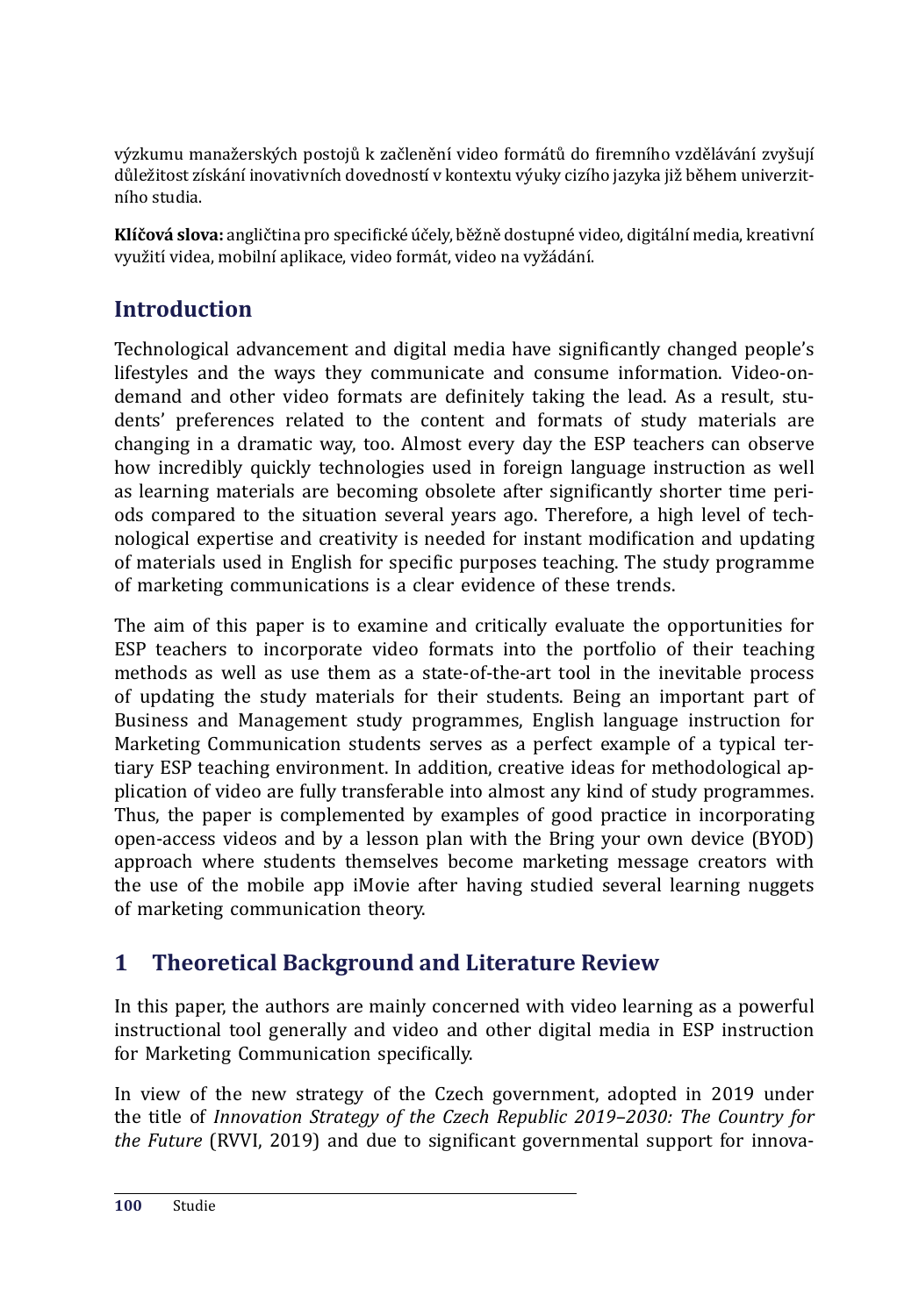tive industries, the growing emphasis on English for specific purposes represents a new challenge for tertiary education. High expectations are also on the side of corporations, businesses and entrepreneurs. In this context, video learning with authentic English language represents an instructional tool of utmost importance.

A recent research (TrainingZone, 2019) carried out by TrainingZone, a key UK specialist providing guidance, opinions and up-to-date information on Learning & Development (L&D) and trends that make a real difference to the modern workplace, has brought some insight into current training practice of 316 organizations. In this global survey carried out among learning and development professionals across EMEA, North America and Asia-Pacific, the TrainingZone's L&D tech barometer explored the different ways in which organisations view the role of new L&D technologies and the pace in which new tools are currently being implemented into their training. As for the structure of respondents, organisations of all sizes, from small businesses of 10–49 employees (26%) up to large-scale enterprises (21%), were represented. Among the research questions dealing with what technologies are trending in 2019, interesting facts were published on video learning in organizations – see Fig. 1.



Fig. 1: *What technologies are trending in 2019 / video learning? Source: TrainingZone 2019*

In their interpretation, the authors of the research offer the below quoted explanation and comments. These global findings can be compared to the situation in the corporate training in the Czech Republic (see Chapter 4).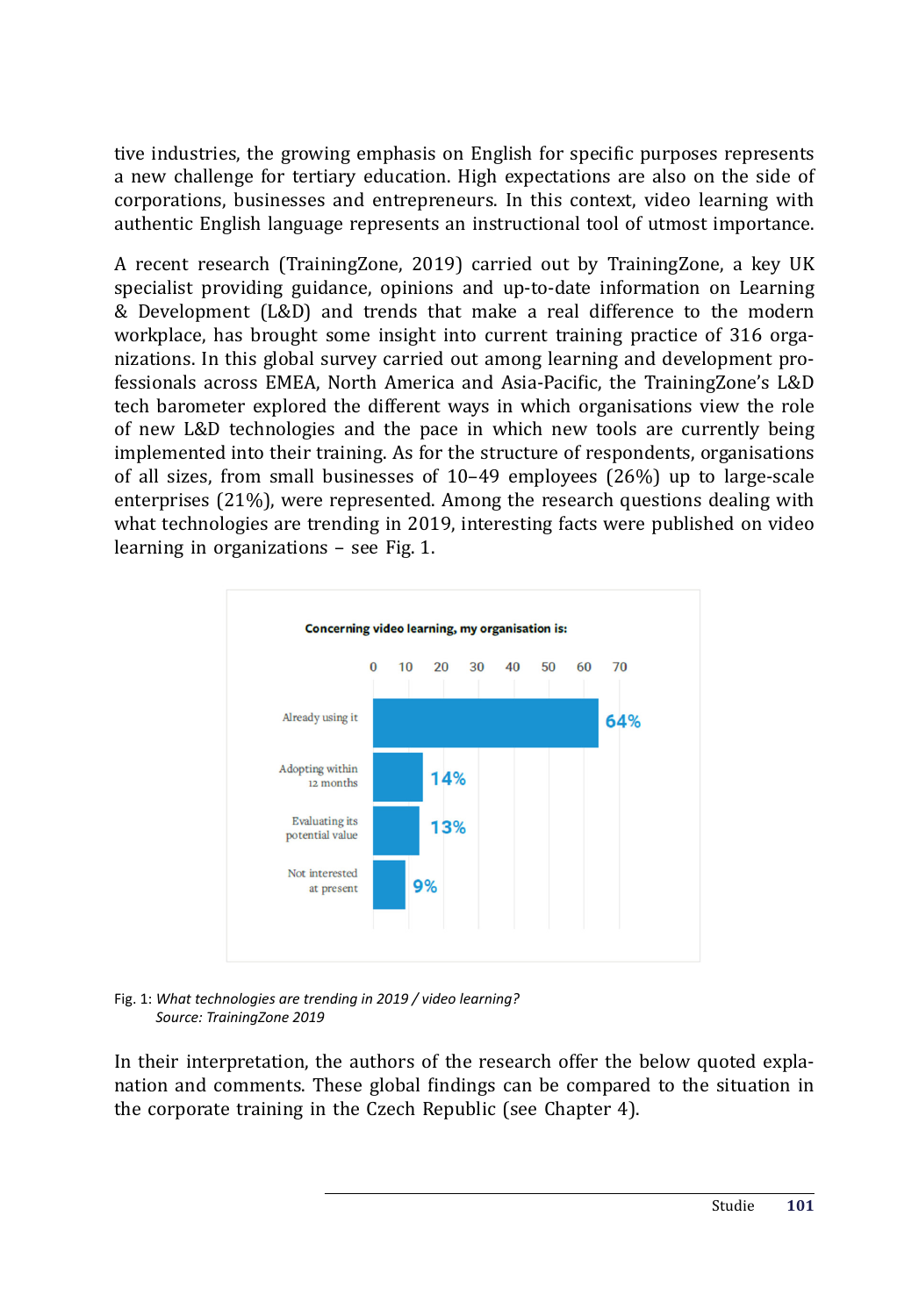Given that on YouTube over a billion learning-related videos are viewed every day, and that Ted Talks surpassed their one billionth view back in 2012, it's perhaps not surprising that out of the 10 learning technologies we questioned participants on, video comes out on top, being used by the highest number of respondents (64%) as a learning tool for employees. Even among slow adopters, 44% are already using video learning. Another indicator that video is the most popular learning tool among L&D practitioners currently is that there are only a small number (9%) who are not interested in video right now. (TrainingZone, 2019, p. 8)

Video and multimedia teaching and learning have been in the focus of attention of many educators. However, not just technology but namely teacher preparation is one of key issues in this debate. In his recent work Multimedia Learning Theory, Patrick Jenlink focused on opportunities that multimedia offers in creating vibrant learning environments.

Changing the focus of teaching and learning to a multimedia-based, learner-centered approach will require that universities change teacher preparation programs and instructional practices to integrate multimedia and digital technologies and multimedia learning theory into the epistemological and pedagogical architecture of educator preparation. Multimedia learning brings to the foreground an integrated, interactive, multisensory approach to preparation and practice that more clearly aligns with the new millennium generation of student entering the school and university classroom. (Jenlink, 2019, p. 5)

In their work *A Brief History of the Future of Education* Ian Jukes and Ryan L. Schaaf predicted that "learning will be focused on processing multimedia information". (Jukes & Schaaf 2019, p. 96). The authors believe that both learners and teachers alike need to understand modern information-communication skills, including fundamentals of video production. (Jukes & Schaaf 2019, p. 96) At the same time, they highlighted the prediction that "learning will be collaborative" and they are sure that "the need for collaboration skills has increased considerably in the hyperconnected modern world" and they explain that 21st century workers will have to master a wide range of new technical skills to be able to operate effectively in virtual teams. (Jukes & Schaaf 2019, pp. 98–99) Video and multimedia are an important part of these skills.

There is a great number of topics related to the use of video in teaching and video learning, including mobile video learning which is becoming more and more popular. Dealing with all of them is definitely beyond the scope of this paper, however, in connection with video as a tool of learning and source of educational content, at least the following new trends are worth mentioning: (1) video and storytelling, (2) explainer videos, (3) video as an infographic tool, (4) interactive videos and (5) video as a social learning tool. It is highly recommended to follow these new trends with the objective to give our learners an opportunity to experience highquality video-based learning which is visually striking, engaging and memorable.

Last but not least, it is important to consider the use of multimedia in formal learning as a vital skill for future employability of our graduates. If they master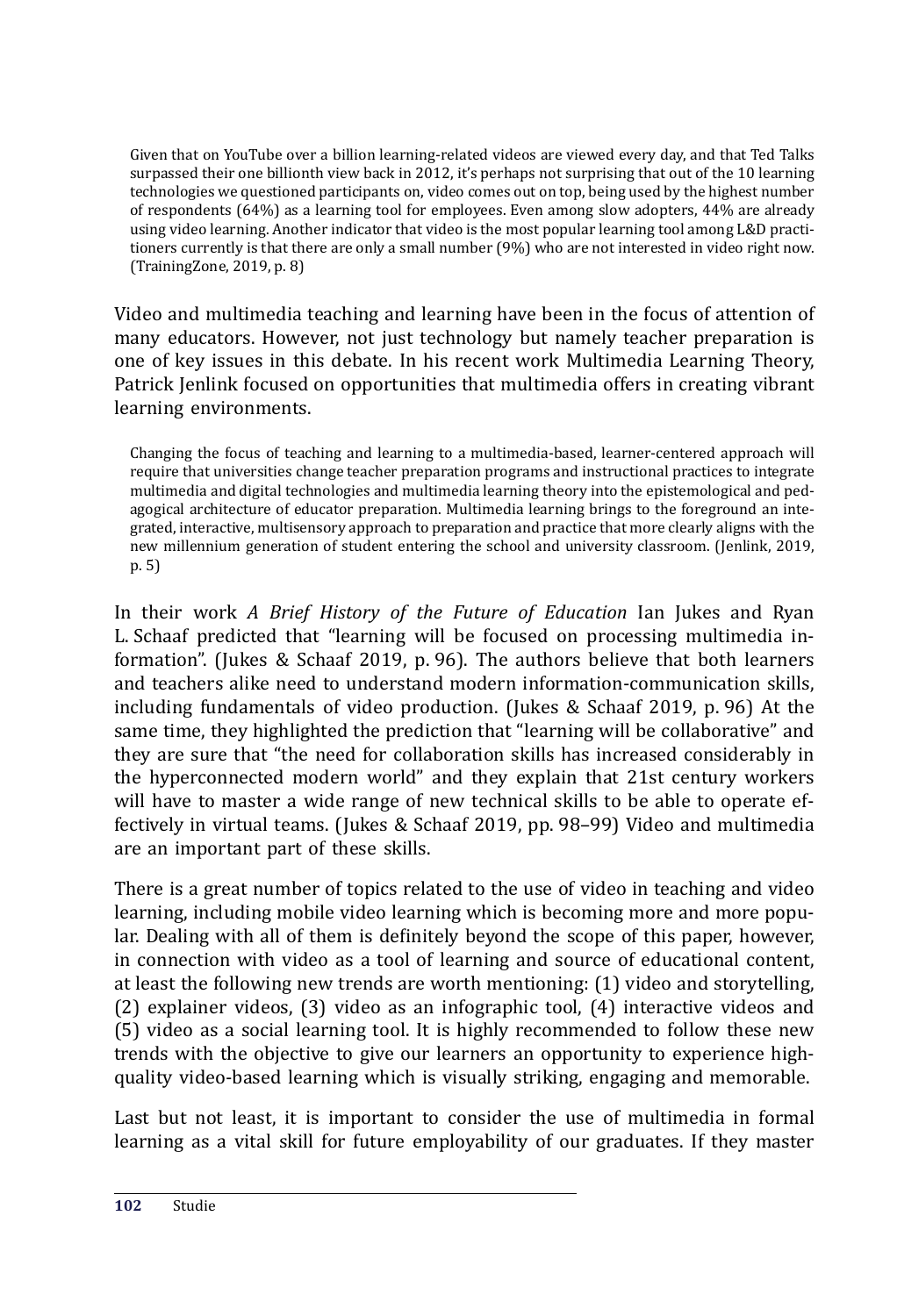the necessary digital skills already during their studies, they will be more competent to perform the tasks they will be assigned in their jobs. Paul Matthews, quoting *The World Economic Forum's Global Competitiveness Report,* highlights: "Skills have a vital role to play to enhance business success. The benefits associated with a higher skilled workforce include improved productivity, better returns, increased employee satisfaction and lower rates of absence and staff turnover". (Matthews 2014, p. 12)

To put it in a wider context, the authors of this treatise are fully convinced about the irreplaceable role of university educators in the preparation of highly skilled future workforce. Since companies and organizations are on their journey towards 'becoming digital', it is the role of educators to provide guidance for today's learners and tomorrow's employees as "a company's short- and long-term survival depends upon the capability of employees – on their existing knowledge, skills and performance and, more importantly, on their ability to keep learning and thus keep expanding their capability to cope with change". (Matthews 2013, p. 20) Teaching English for specific purposes with the use of multimedia is in the core of future success of companies and organizations as well as their employees.

### **2 ESP Instruction for Marketing Communication**

Educators are fully aware that they teach students who prefer different learning styles, and they know that a balanced mix of various learning activities is a way to help students learn better. However, at the same time, transforming the learning environment and enriching it with a variety of new learning methods, which are made possible by technological advances, entails a number of pitfalls. By way of illustration, it is advisable to mention at least one example that deals with the issue of including multimedia (multimedia presentations, audio, video, etc.) into the portfolio of teaching methods. This research was devoted to a more thorough understanding of the multimedia function in the learning environment. (SEG Research, 2008) There are selected findings from this research related to our analysis. In the section *Brain Processing and Multimedia Learning,* the authors ask the following question:

"So, what do we know about brain processing that is relevant to multimedia learning? We know that:

- Effective multimedia recognizes that working memory has a limited capacity to process information.
- Effective multimedia presentations take advantage of both the auditory and visual channels in working memory to deliver content. Using multiple channels increases the overall amount of information the brain can process.
- Effective multimedia understands that text may be particularly challenging to process, with involvement from both the visual and auditory channels required.
- Effective multimedia presentations recognize that long-term memory organizes information into meaningful chunks called schema. Presenting information in a way that makes use of existing organiz-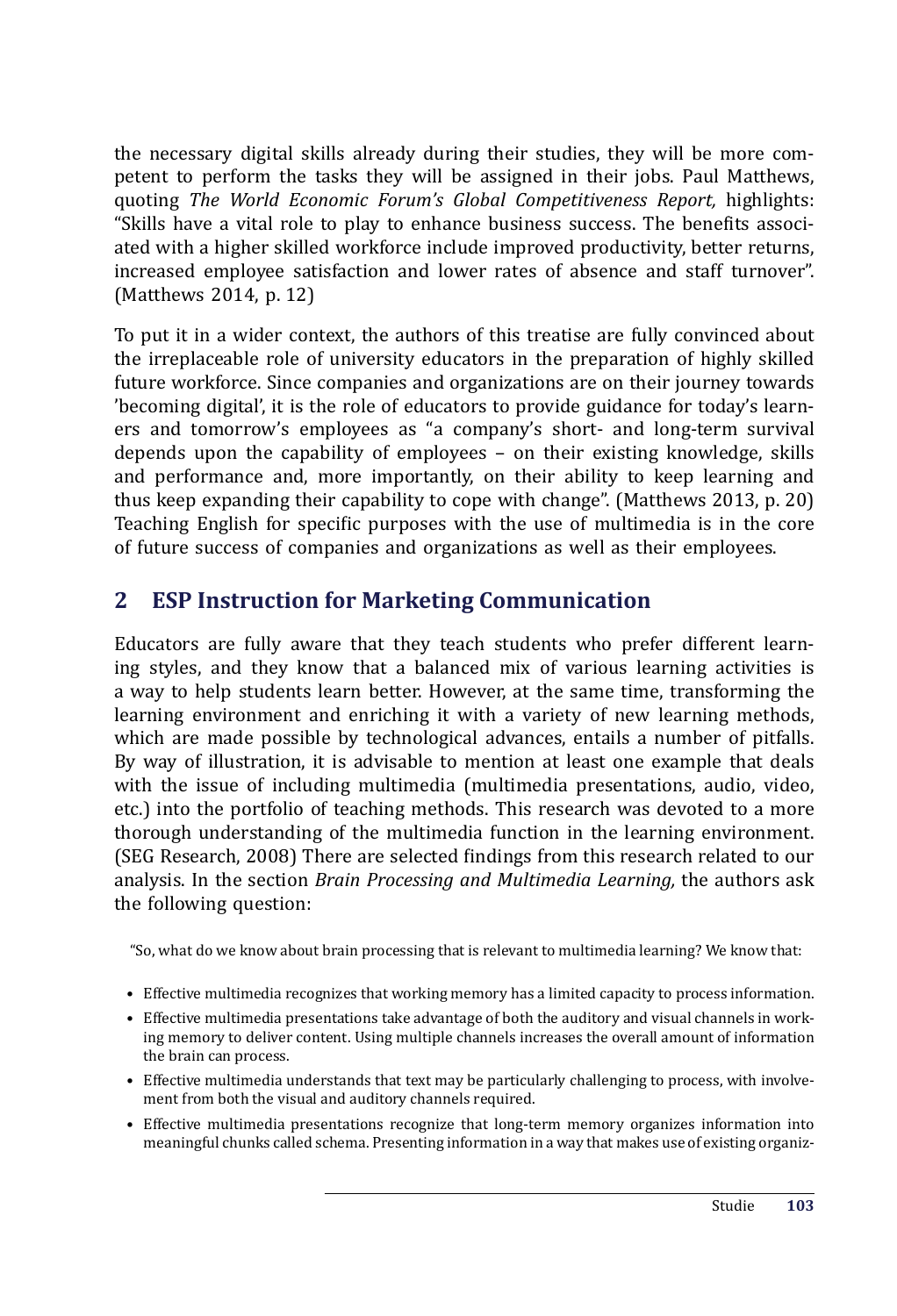ing structures (schema) or that helps students organize the information can greatly assist the learner in incorporating information into Long Term memory." (SEG research 2008, p. 4)

The above-mentioned facts and other useful information from this research can help educators to incorporate multimedia content into their own teaching. Really well-prepared multimedia teaching is based on understanding how the human brain works, and educators can turn this knowledge into a great advantage. (Knihová & Hronová , 2015)

The ESP instruction for students of Marketing Communications has been in the focus of attention of the Language Department at The University of Finance and Administration for almost a decade. English language classes are evenly spread over six semesters of the bachelor's study programme and four semesters of the master's study programme. Each semester, in addition to other business topics and grammar structures, students study four topics related to marketing communication while their sequence corresponds to other marketing subjects they study in Czech in the particular term. Thus, better comprehension of technical terms and marketing concepts is guaranteed. However, there are challenges we have to deal with due to the fact that marketing is an extremely dynamic discipline. On the top of that, it has become rather technological (readers might be familiar with terms like Facebook Business Manager, Google Analytics, Google Ads, Google Ad Grants, and Instagram Stories etc.). All these new platforms and concepts used in marketing require incorporation and proper understanding of new professional vocabulary and at least rudimentary orientation in the functioning of these platforms and opportunities they offer.

In view of these developments, ESP teachers are partly becoming subject matter experts as well. They have to follow new trends in marketing and modify the learning materials for students continuously.

One of the methodological approaches incorporated into the study programme is 'microlearning in the form of interactive presentations' prepared and presented by students in ESP classes with the frequent use of video (educational video, video animations, how-to videos, video with motion graphs) – see Chapter 5. Topics related to marketing communication involve marketing mix, market environment analyses, marketing strategies, marketing planning, legal aspects of marketing, branding, marketing research, pricing strategies, sales promotion, blogging, etc. On the course of the last two academic years, we have been working with the mobile app iMovie within the Bring your own device (BYOD) approach. This mobile app for *video editing* is free and students have it mostly pre-installed on their smartphones, or they can easily download it from Apple Store or Google Play. Students usually work on a marketing-related task in small groups and they prepare e.g. a short video promotion focused on product promotion or brand building. They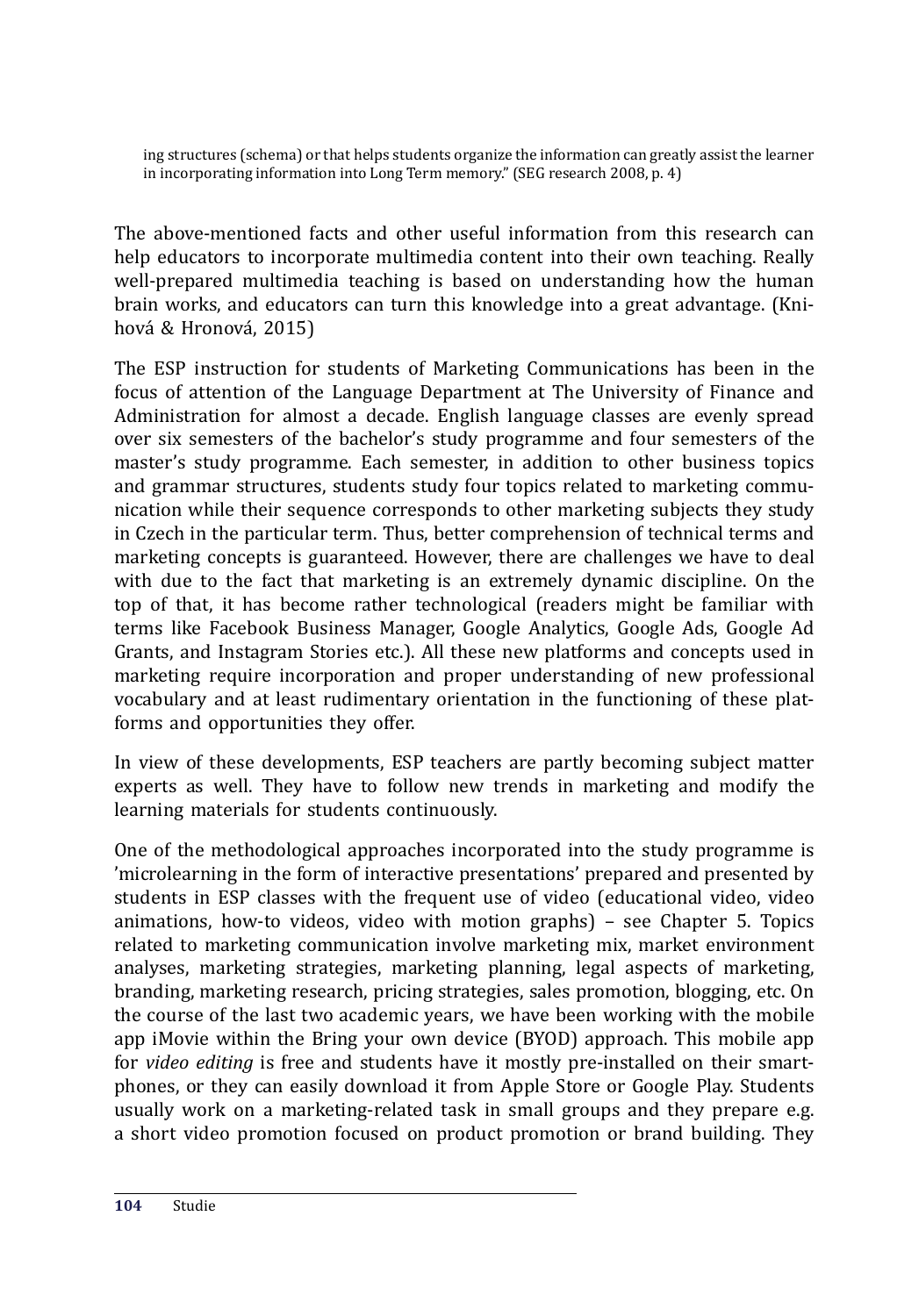should demonstrate not only their knowledge of marketing concepts but they have to acquire/demonstrate the ability to work with visuals, video editing features, inserting the right type of fonts for the marketing message or selecting appropriate background music. Peer-to-peer evaluation of the students' videos is a part of this scenario. A sample lesson plan complements this paper – see Chapter 5.

Incorporation of video formats both into students' PowerPoint presentations and the hands-on experience in creating their own promotional marketing videos are important tools in ESP instruction. They help to create more immersive learning environment and even less tech-savvy students have the opportunity to learn new digital skills from their peers in a group work which is undoubtedly less stressful for them. Ian Jukes and Ryan L. Schaaf believe that

Learners today are vastly different from previous generations […] Digital learners prefer processing pictures, sounds, color, and video before they process text. […] Digital learners prefer learning that is simultaneously relevant, active, instantly useful, and fun. (Jukes & Schaaf, 2019, p. 63)

Before we start implementing video into ESP instruction, it is advisable to take into account contingent barriers. Based on their research, Cédric Sarré et al. commented on the biggest obstacles as follows:

The biggest obstacles for implementing of audio-visual resources (AVR) seemed to be the shortage of time to use video material, the inadequacy of the equipment used, or insufficient computer literacy of teachers who needed to cope with technical problems that occurred in class. (Sarre, 2017, p. 18)

The authors of this paper believe that the above-mentioned barriers can be removed by higher investment into technology (e.g. high-speed Internet) and teacher training. Other barriers, e.g. financial and social barriers, to incorporating video into ESP instruction, are low and there is no reason to leave these beneficious learning opportunities unused and neglect opportunities for their implementation.

## **3 Methodology**

In harmony with the research objectives, mixed methods research design has been opted for. It included the following research methods: descriptive analysis, exploratory analysis, online survey, empirical observation, data interpretation and statistical analysis of selected data.

The paper presents two major sets of data based on the empirical research; first of qualitative and second of quantitative character which are described later in this treatise.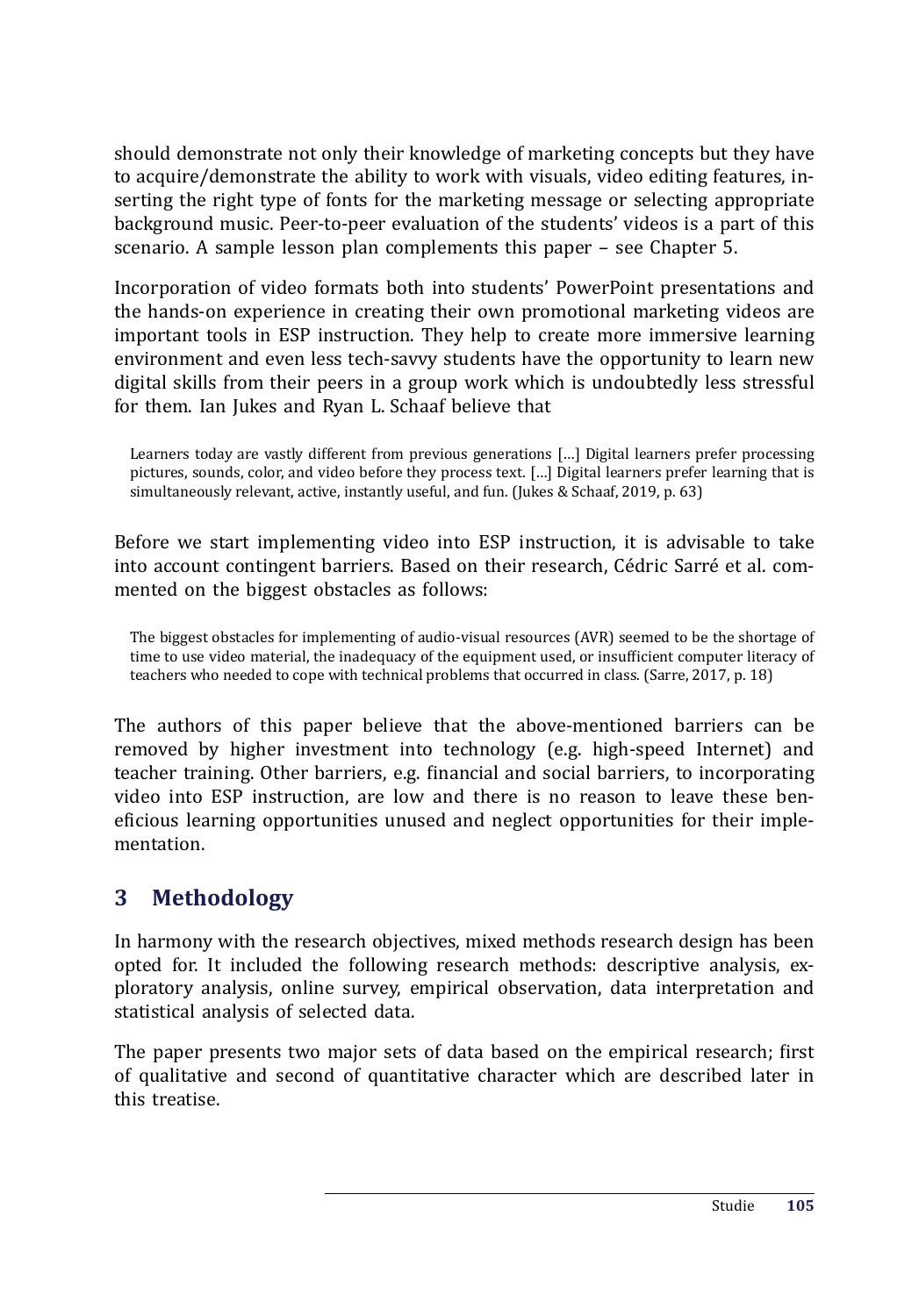The authors are fully convinced that a well-structured combination of qualitative and quantitative analyses can guarantee a more comprehensive approach with the aim to answer research questions in a more complex way.

### **3.1 Empirical research description**

In harmony with the research objectives, mixed methods research design has been opted for. The qualitative research is based on the descriptive analysis. It brings the results of good practice identified and verified by the authors in their tertiary ESP classes as innovative yet quite approachable methods used in foreign language instruction. The paper aims to share good practice of video integration into an ESP classroom. In particular, it shows (a) how existing videos with corresponding educational content can be utilized as a part of interactive PowerPoint presentations in peer-to-peer environment as microlearning units during an ESP class and (b) how students with the help of their own devices (BYOD method) access the mobile app iMovie and create valuable professional video content after having studied a corresponding part of marketing communication theory (Chapter 5).

In harmony with the tertiary educational institution objectives to prepare their graduates in the best possible way for the challenges of practice, the quantitative research introduces a set of research findings on the topic of the open-source videos use in corporate education. When processing the quantitative data, the authors worked with the program for statistical data analysis IBM SPSS version 19. Remote access to the program was enabled by the IT staff at the VSFS where the authors work as Assistant Professors. The following functions have been used: frequency analysis, binomial test, chi-square test for independence of nominal variables. An online survey was conducted among 100 Czech companies in May and June 2019; the online questionnaire consisted of substantial multiple-choice questions (3 or 4 options each).

### **3.2 Quantitative research results and interpretation**

As there is a strong need for interconnectedness between tertiary education and business practice, the authors strived to examine the practical aspects of training methods with a focus on open source video formats in Czech companies. Three research questions were formulated and the results and their interpretation are presented below.

### **Research question 1 (RQ1)**

The authors first examined whether companies take into account variety of instructional methods in corporate education as it is fairly common in university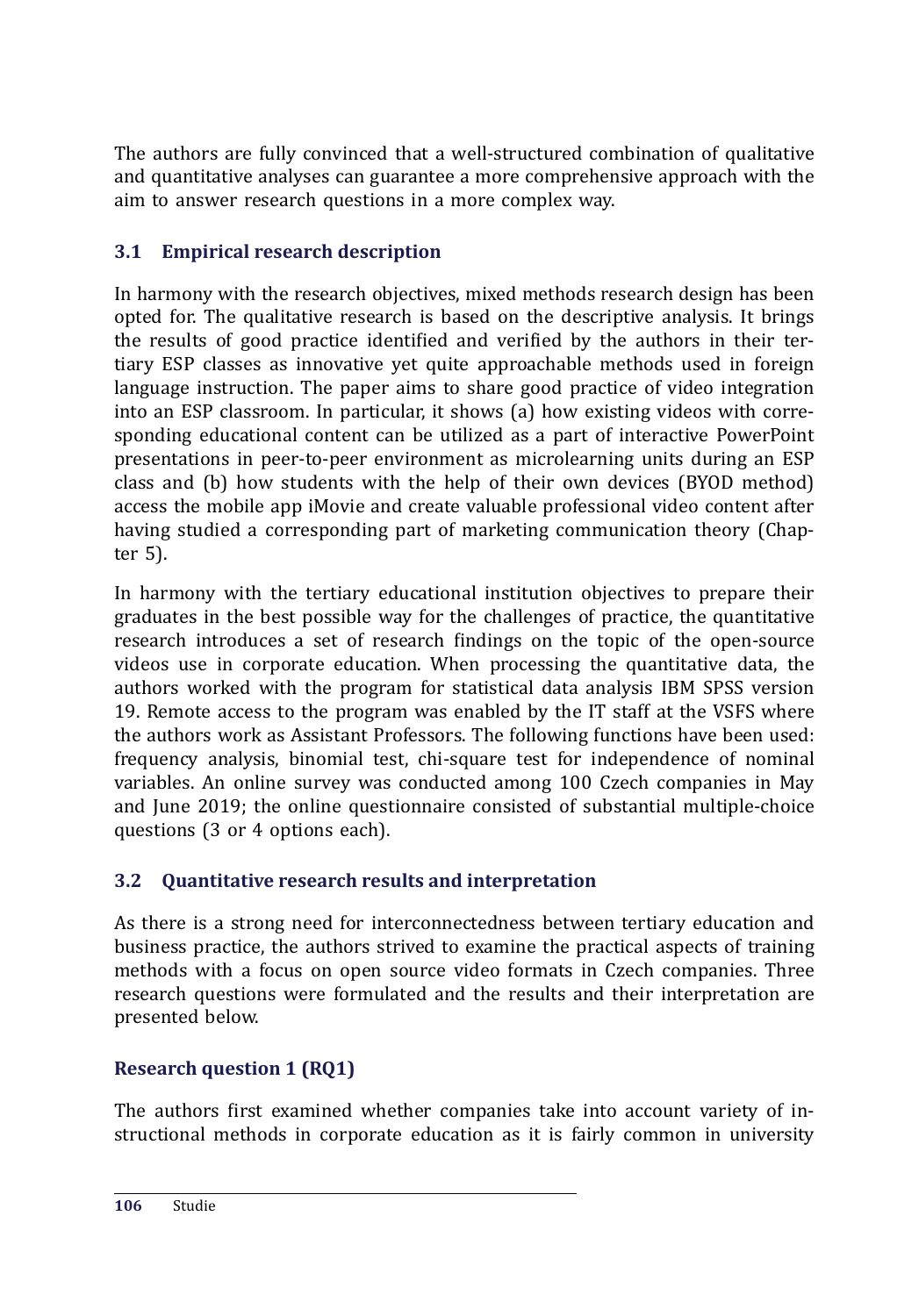practice. The research question 1 (RQ1) was as follows: *When designing corporate training, a mix of various educational methods and materials is used.* The collected data processed by IBM SPSS can be seen in Chart 1 below.



Fig. 2: *Results for RQ1 in IBM SPSS*

**RQ1 interpretation:** The research discovered that about half of the companies (48.6%) occasionally takes into account various educational activities and methods when designing a corporate course. About 11% never considers this factor while compiling and designing a course, yet 40% always puts emphasis on a variety of study materials and methods of instruction.

#### **Research question 2 (RQ2)**

Further, the authors were interested in the utilization of freely accessible video formats with valuable and high-quality content and their use among instructional design methods of corporate education. Thus, research question 2 (RQ2) was formulated as follows: *In our corporate training, we use high quality open access educational videos.* Results are presented in Chart 2 and the interpretation can be seen below.



Fig. 3: *Results for RQ2 in IBM SPSS*

**RQ2 interpretation:** The research revealed that only 17% of companies utilize high quality content videos from open sources. Over half of them (51.4%) never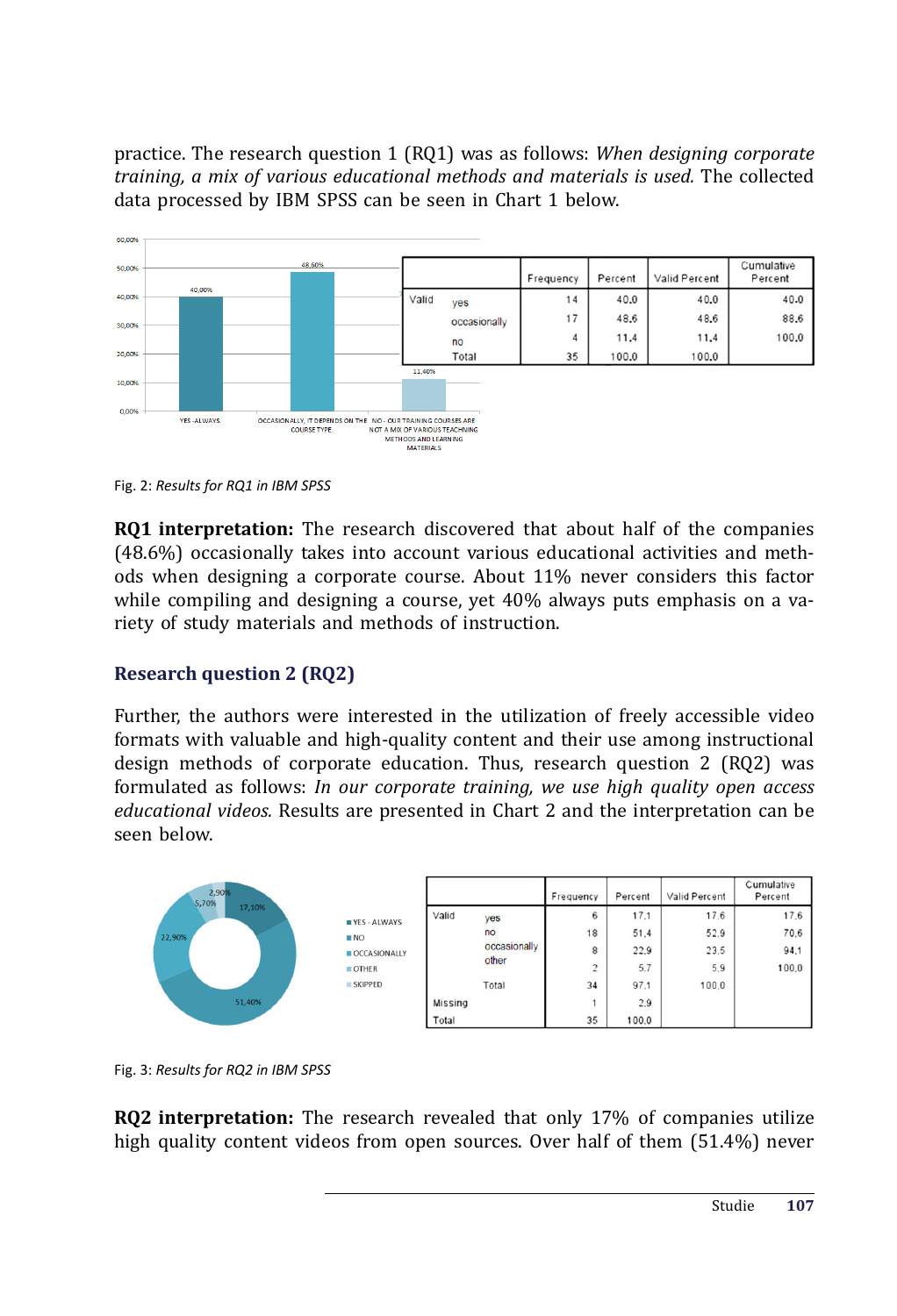include this option into their in-house training while slightly over a fifth of them occasionally decide to incorporate open source high quality content multimedia into their corporate education. About 8.5% altogether either did not respond to this question or opted for the "other".

### **Research question 3 (RQ3) – Chi-square test**

In order to further investigate the relationship between RQ1 and RQ2, the authors formulated research question 3 (RQ3): *Is there a link between companies' readiness to use a mix of different educational methods and materials* (based on RQ1)*and the use of educational videos with quality content from freely available sources* (based on RQ2)?

A zero hypothesis (the tested hypothesis) H0 was formulated as follows: The variables Q1 and Q2  $\mu$ IND<sup>\*</sup> are independent. An alternative hypothesis H1 was defined as follows: The variables Q1 and Q2 \_IND\* are dependent. \*The variables in Q2 work with categories other than "YES" (e.g. "OCCASIONALLY") merged into "NO". The chi-square test was then run for the detected data. The results can be seen in Chart 3.

|                                 | Value     | df | Asymptotic<br>Significance<br>$(2-sided)$ |
|---------------------------------|-----------|----|-------------------------------------------|
| Pearson Chi-Square              | $2,729^a$ | 2  | .256                                      |
| Likelihood Ratio                | 2.956     | 2  | .228                                      |
| Linear-by-Linear<br>Association | .677      |    | .411                                      |
| N of Valid Cases                | 34        |    |                                           |

a. 4 cells (66.7%) have expected count less than 5. The minimum expected count is .71.

#### Fig. 4: *Results for RQ3 in IBM SPSS*

**RQ3 interpretation:** At the 5% level of significance we cannot reject the null hypothesis (significance is 0.256) which means there has been no link proven between readiness of companies to use a mix of different educational methods and materials and the use of freely accessible educational videos with high quality content.

### **Pedagogical implications**

The research unveiled that only 40% of corporate training designers take into account the importance of a rich portfolio of study materials and methods of instruction while designing their courses. It indirectly implies that much more at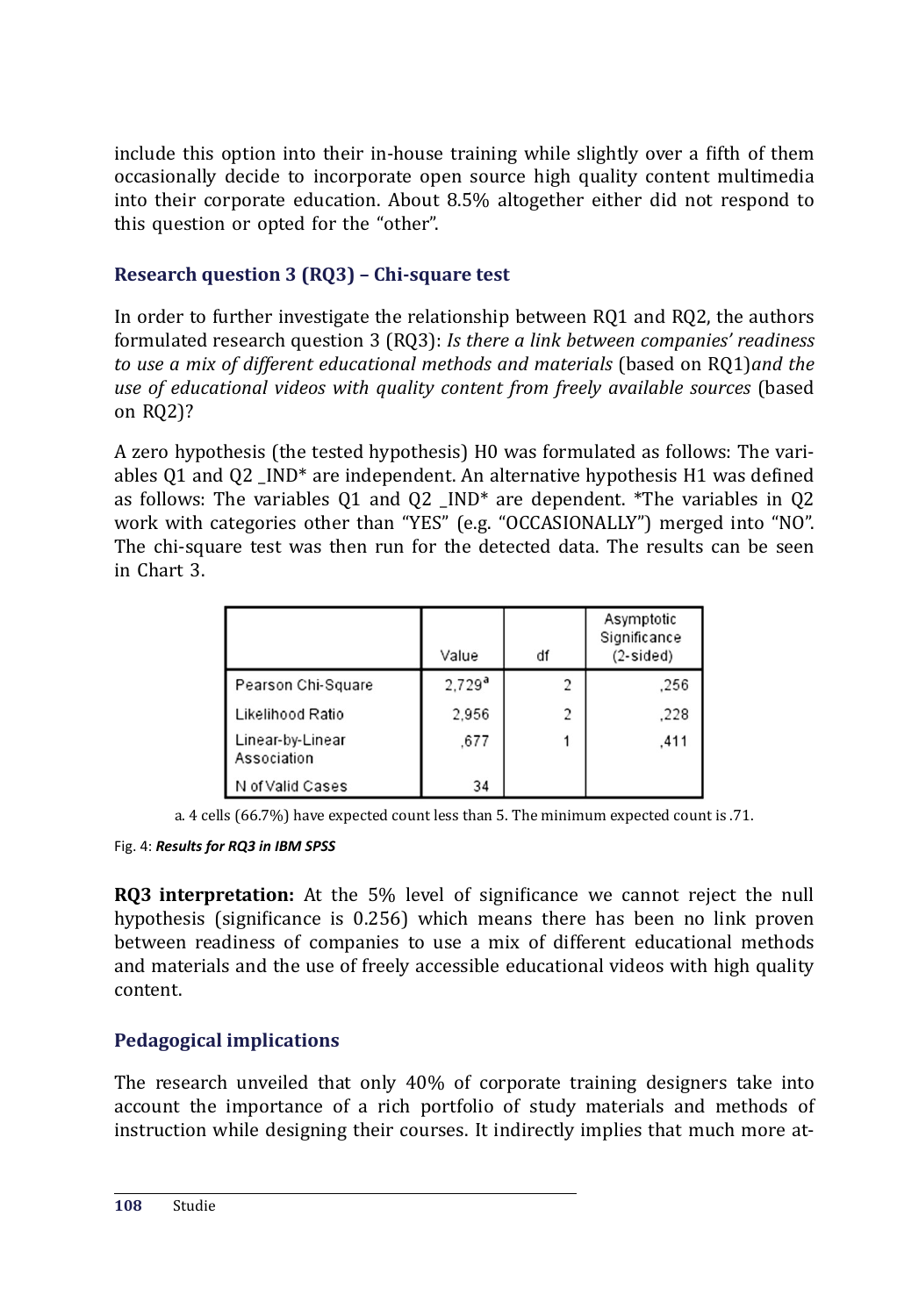tention should be given to the popularization of modern teaching methods among the segment of Chief Learning Officers who might not have come across them in their own studies. The same applies to the incorporation of high-quality content videos from open sources as 51.4% never include this option into their in-house training.

It is clear that ESP teachers in tertiary education exploit a wide portfolio of teaching methods and various multimedia and other technologies; however, the "knowhow" mostly stays within universities. Therefore, the active use of multimedia in tertiary instruction and especially in tertiary learning is of utmost importance for knowledge transfer into practice as it has the potential to positively influence the level of informal learning in general, and corporate courses specifically.

#### **Managerial implications**

As for the infrequent use of high-quality content videos from open sources, it is important to consider the cost of corporate courses' design and development which is usually very high. Sometimes, financial intensity is one of the main reasons why only a limited number of educational courses and learning opportunities are offered to employees. It is important to have in mind that training and development costs should be rather seen as investments of an organization for the future as it undoubtedly affects the innovative performance of employees.

The authors of this article are fully convinced that closer collaboration between university experts and corporations should be established without delay. It should be intensively promoted, financially supported and appreciated by all those concerned with future education of the next generations.

### **4 Video in tertiary ESP practice**

The following sub-chapters offer practical information on the implementation of multimedia presentation and video into tertiary ESP practice, namely for the study programme of Marketing Communications.

#### **4.1 Peer-to-peer multimedia presentations**

Applying the multimedia principles, especially the use of words and graphics rather than words alone, lies in the core of effective multimedia ESP instruction. Recently, it has been in the focus of many research projects. Clark and Mayer in their research write about connections between words and graphics as follows:

According to cognitive theory, generative learning – that is, deeper learning aimed at meaning making – occurs when learners mentally construct connections between words and graphics. This goal is more likely to be achieved with multimedia lessons containing both words and corresponding pictures that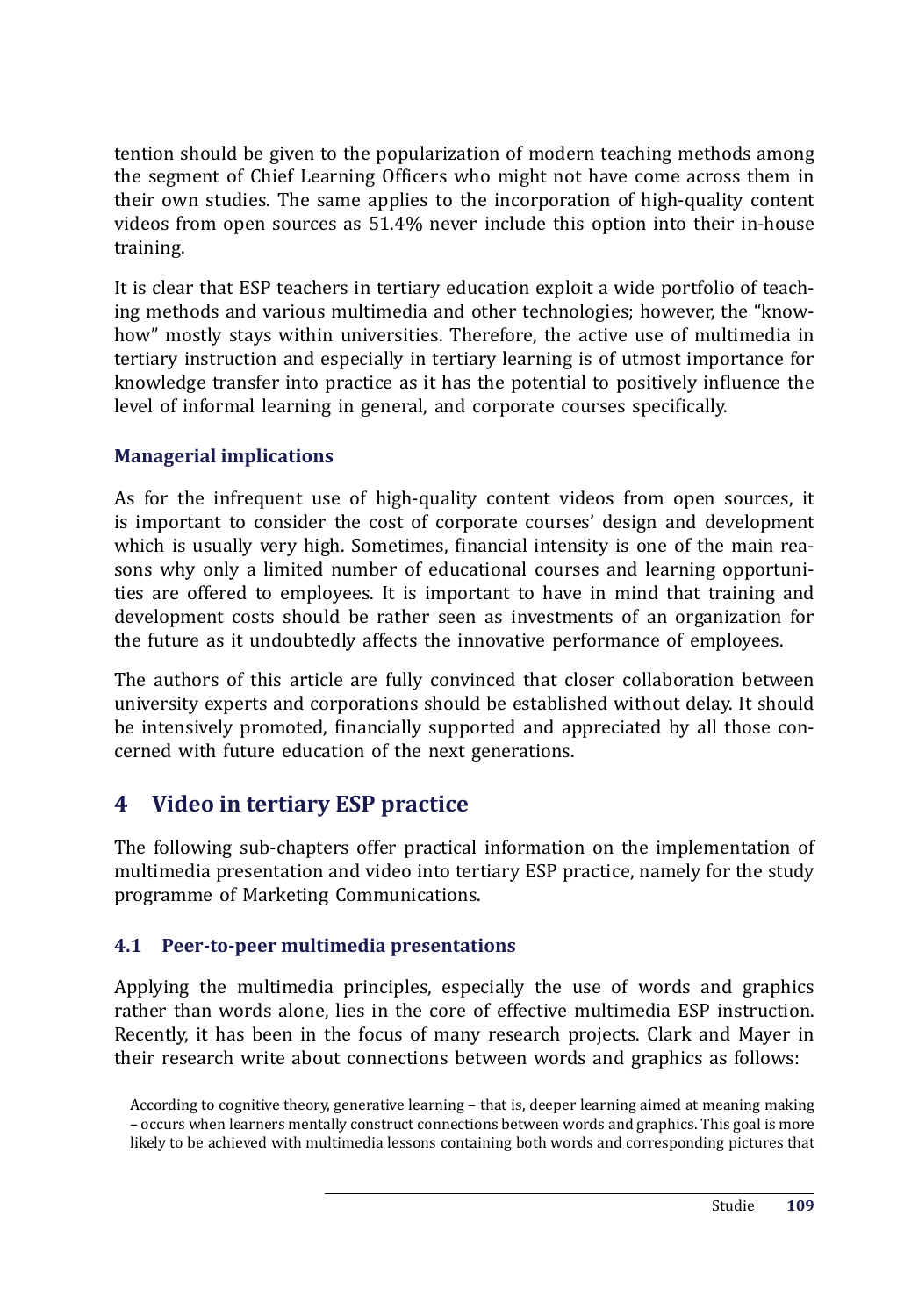work together to explain the same to-be-learned content. Adding relevant graphic to words can be a powerful way to help learners engage in active learning. (Clark & Mayer 2016, p. 76)

Today, apart from static visuals, we can use dynamic graphics, such as motion graphs, animations, or different video formats.

In a classroom setting, within the frame of microlearning, students of ESP classes prepare multimedia presentations while enhancing their knowledge and digital skills. The use of PPTs can foster learning while collaborative learning is required for group presentations, which prepares ground for future workflow learning. Students have to identify, process, and curate appropriate content. Then, they have to select the most valuable information and design their presentations accordingly. Very often, the topics elaborated by students follow the latest trends and complement textbooks used in a course. If teachers help students with rudimentary principles of presentation skills (e. g. signposting language, dealing with question, presenting graphs, etc.), students can master the skills of public speaking step by step. Last but not least, they master digital skills from editing texts and visuals to shooting video clips. In the creative process of incorporating multimedia section into their presentation, they have to master advanced digital skills which will be highly valued by their future employers. Peer-to-peer evaluation, or, perhaps awards for the best presentations, can engage students more and make multimedia learning more memorable and fun.

As for the latest developments of the PowerPoint software itself, Microsoft has implanted virtual reality elements into the latest version of this programme. It is available in Office  $365$ . A new level of automatization and customization was added and these features make it very easy to identify relevant content on the web and create more engaging PPT presentations. Teachers using PPT presentation in their teaching should get familiar with these new functions of PowerPoint so that they can modify their instructions accordingly, making them more specific so that students have to rely more on their own creative competences than the "automatic creativity" offered by the software.

#### **4.2 A lesson plan with the use of iMovie mobile app**

**Shelf-edge Video Strips** are emerging in many supermarkets. They represent a new challenge for marketing managers: there is a need to create 4.3" LCD video promotion.

**Objective:** Let's enhance customer experience directly at the point of sale.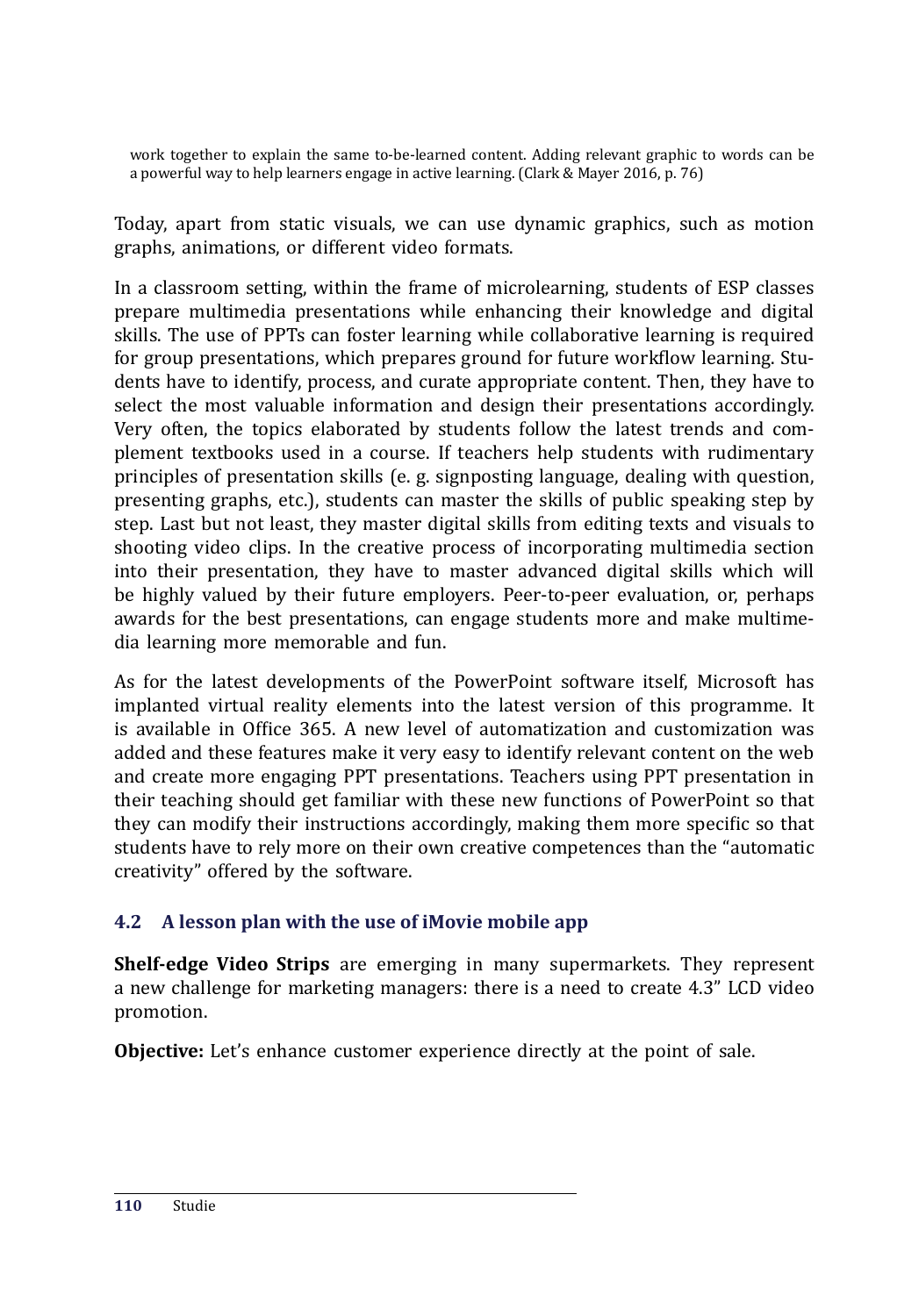#### *How to start?*

- 1. students will work in small teams
- 2. each team will have at least one tech-savvy student
- 3. final video projects will be evaluated by peers in a contest for the best project (anonymous voting) which can serve as a motivational factor and enhance students' creativity and engagement
- 4. students cannot cast their votes for their own project
- 5. all students will speak English during the whole creative session using the correct terms and phrases

#### *Basic recommendations for a video project*

- 1. Think of the purpose of your shelf-edge video strip: is it sales promotion, branding or CRM?
- 2. Chose a product, brand, or company.
- 3. Write a scenario for your video project.
- 4. Prepare a storyboard for your project.
- 5. Create the sense of urgency.
- 6. Use emotions.
- 7. Select compelling visuals.
- 8. Think of interesting and suitable fonts for your marketing message.
- 9. Combine colours wisely.
- 10. Create the atmosphere of mutual collaboration.

#### *Task 1 – A video strip*

*Equipment needed:* phone camera and mobile photo editing applications. Use minimum three photographs in a creative way to highlight: a) product information appeal; b) product benefits; b) emotional appeal; c) buying motives.

If appropriate, use a logo and a claim.

#### Shoot a **15-second video**

- a) of your product (e.g. a model dressed in a T-shirt/shirt);
- b) of a celebrity representing your brand;
- c) on values associated with your brand;
- d) of a seasonal offer;
- e) of a new product launch;
- f) on additional services related to a product (augmented product);
- f) on other relevant topics suitable for a shelf-edge video strip.

#### *Task 2 – A text strip*

Many mobile apps (e.g. Instagram, iMovie) allow people to add captions to their visuals. If you are not happy with the basic choice and you want to add texts with specific font, size, style, colours and effect, you need some professional tools to help you. These are usually paid apps. Use the in-built features for adding caption in iMovie or other video-editing software. Use your own photographs and the technique of **storytelling**. Focus on: telling a story, funny dialogues, humorous plots why to buy/not to buy a particular product. Use speech bubbles.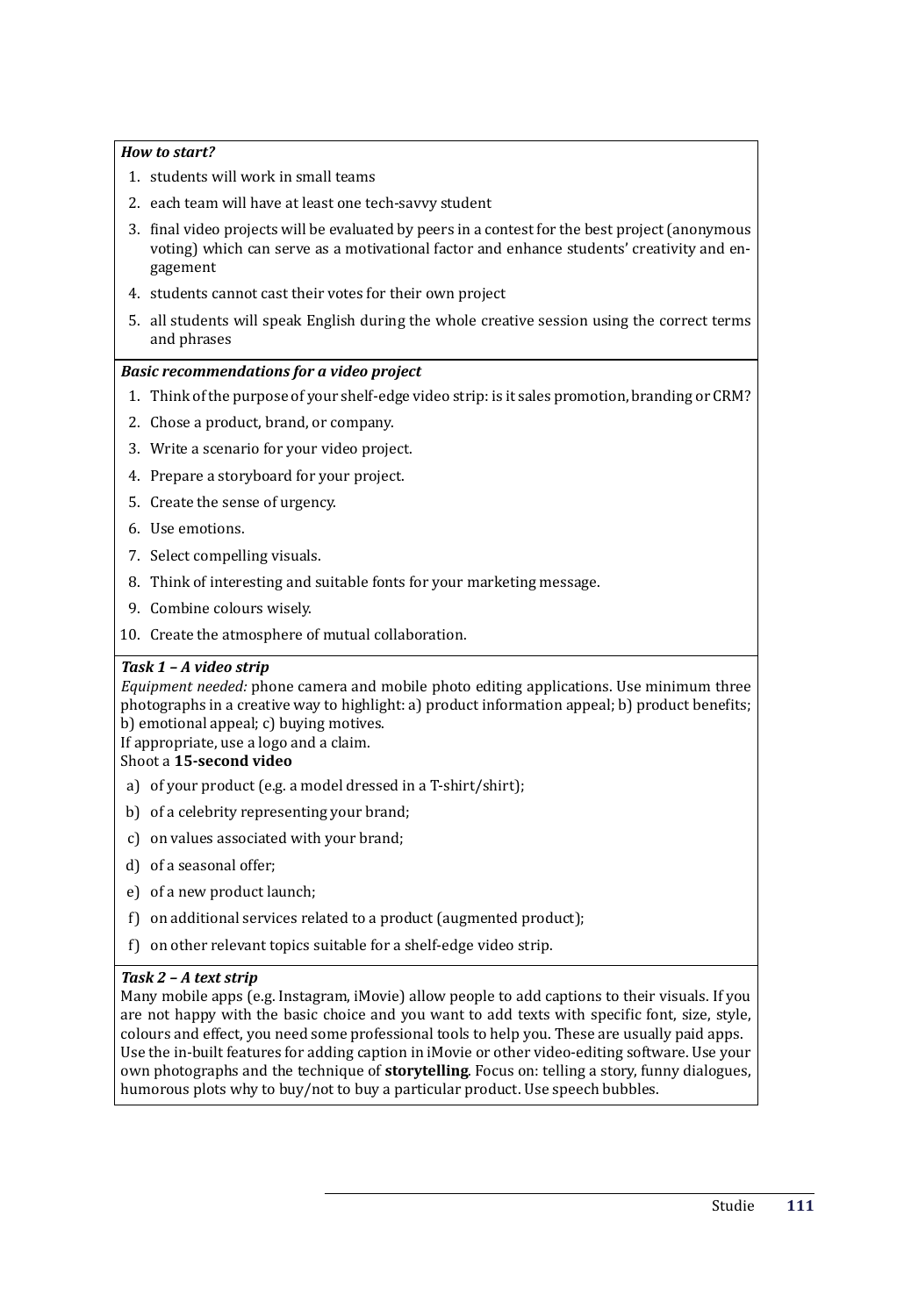#### *Task 3 – A masque visuals' strip Applications needed: Snapchat (or similar)* Use your own photographs and filters in a creative way to highlight buying motives.

*Task 4 – A Music strip*

*Applications needed: GarageBand, Dictaphone.*

You need some incidental music. You can create your own using different options of the Garage-Band app, or alternatively check *Top 10 Strip Songs of ALL Time!* on YouTube and record a part of it using your smartphone (use the Dictaphone app) or use your own tunes/songs. Mind the copyright! Add music to your video strip. You can also buy some reasonably priced ringtones or melodies.

#### *Final remarks*

You can upload your video project to a special folder in Dropbox (or any other cloud solution). Give time to other students to watch the video projects of your colleagues. Invite them to express their opinions and evaluate other video projects.

Organize the contest. Give prizes to the winners!

Inform about the best teams and their video project in the school magazine.

**Enjoy your creative session with iMovie!**

## **5 Discussions and proposals for further research**

The aim of this paper was to examine and critically evaluate the existing opportunities for English teachers to incorporate video formats into their portfolio of teaching methods as well as use them effectively in the process of updating their own teaching materials and lesson plans' design. Based on the literature review and best practice examples from ESP instruction the authors of this paper put forward the pros and cons of the implementation of digital media into ESP instruction for Marketing Communication. An interesting comparison of global trends in video learning used in employee training with the situation in the Czech Republic offers fresh insight into the analysed topic. Though the findings of this research seem to be very promising, we hope that our research will serve as a base for future studies. We propose that further research should be focused on the impact of digital media on technical English courses. Such studies could reveal with precision the overall scores of students who are exposed to digital media and audiovisual materials in ESP instruction with a control group with no access to such materials.

## **Conclusions**

In the epoch of digital media penetrating both our professional and private lives, it was in the focus of attention of the authors of this treatise to examine and critically evaluate the existing opportunities for English teachers to incorporate video formats into their portfolio of teaching methods as well as use them effectively in the process of updating their own teaching materials.

Based on the literature review of theoretical studies and on primary and secondary research projects, the following findings are to be highlighted: (1) corpo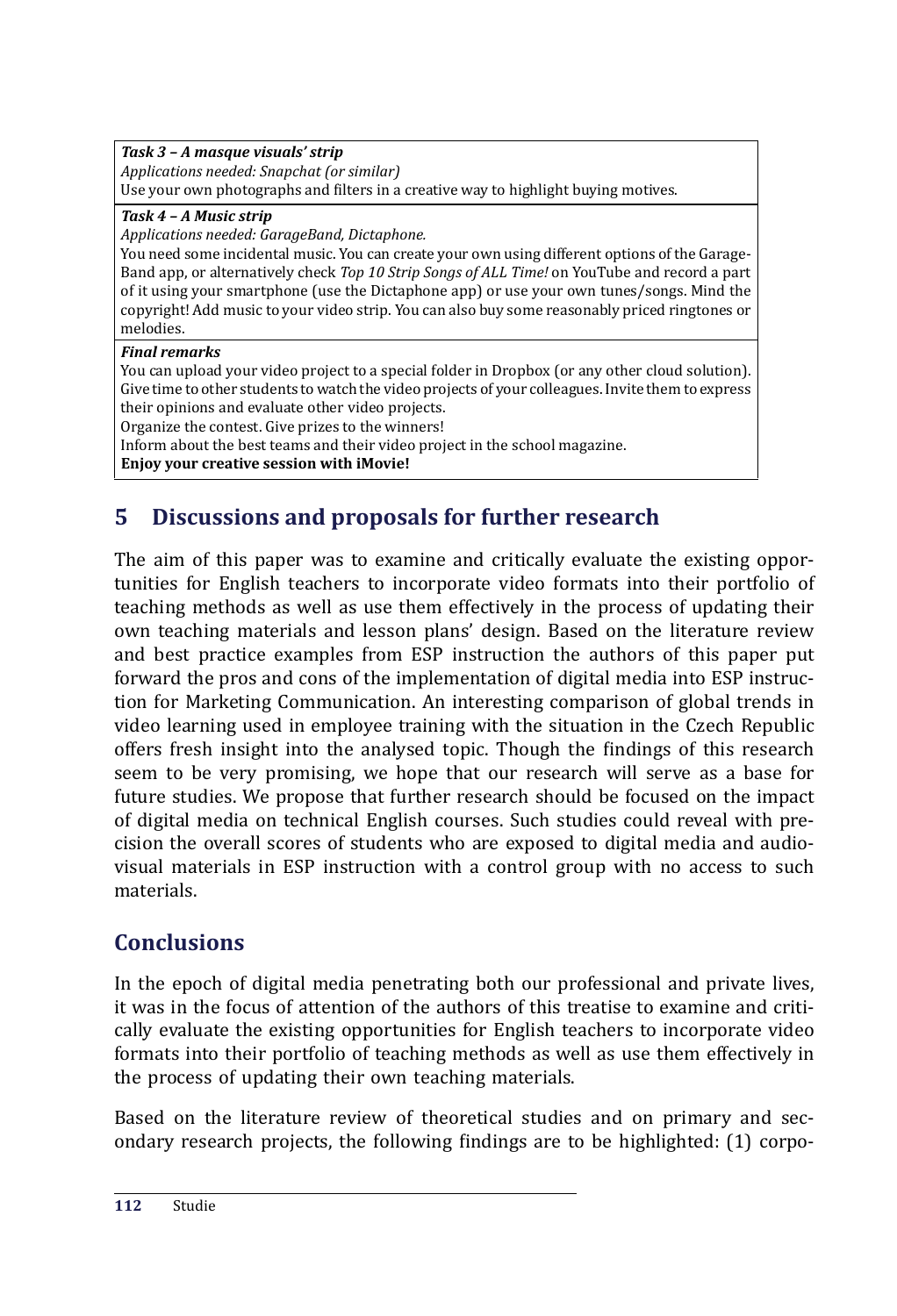rate L&D is experiencing a period of rapid transformation thanks to new technologies and communication platforms; (2) universities which try to prepare students well for the daily business practice have to react promptly to the dynamic changes of industries; (3) during the ESP lessons, in their multimedia presentations students demonstrate an array of digital skills, inclusive of the use of open source videos; (4) during the ESP lessons, student can learn how to compile their own video projects with the use of the mobile app iMovie (with the BYOD method); (5) due to the fact that creative ideas for methodological application of video formats are fully transferable into almost any kind of study programmes, the findings of this paper are not limited to ESP only but are applicable elsewhere; (6) the qualitative research revealed that in corporate practice high quality educational videos are used by 17% of responding companies (always) and in 23% only occasionally, i.e. more can be done in the field of video learning promotion and content curation of freely accessible materials; (7) the authors of this treatise propose that future research could focus on the impact of digital media on technical English courses to help educators in their work.

In conclusion, it is important not to forget about tertiary teachers and their demanding work. The process of ESP instruction has become rather technological and therefore proper training of university lecturers should be available, IT support reachable and their work should be held in high esteem. They are those who decide today about the character of our society in the years to come.

#### **References**

- CLARK, R. C., & MAYER, R. E. (2016). *E-learning and the science of instruction: proven guidelines for consumers and designers of multimedia learning*. Fourth edition. Hoboken: Wiley.
- JENLINK, P. M., ED. (2019). *Multimedia learning theory: preparing for the new generation of students*. Lanham, Maryland: Rowman & Littlefield.
- JUKES, I., & SCHAAF, R. L. (2019). *A brief history of the future of education: learning in the age of disruption*. Thousand Oaks, California: Corwin.
- KNIHOVÁ, L., & HRONOVÁ, Š. (2015). Motivace ke studiu cizího jazyka a výuka angličtiny pro specifické ú čely v terciálnı́m vzdělávánı́. In *Evropské pedagogické forum 2015: Přínosy, výzvy a očekávání,* 455, 55–64.
- MAYER, R. E. (2005) Principles of multimedia learning based on social cues: personalization, voice, and image principles. In MAYER, R. E. (Ed.). *The Cambridge Handbook of Multimedia Learning*. New York: Cambridge University Press.
- MATTHEWS, P. (2013). *Informal learning at work: how to boost performance in tough times. Milton Keynes:* Three Faces Publishing.
- MATTHEWS, P. (2014). *Capability at work: how to solve the performance puzzle*. Milton Keynes: Three Faces Publishing.
- RVVI (2019). *Research and development in the Czech Republic. Výzkum a vývoj v ČR* [online]. Available at: https://www.vyzkum.cz/Default.aspx?lang=en.